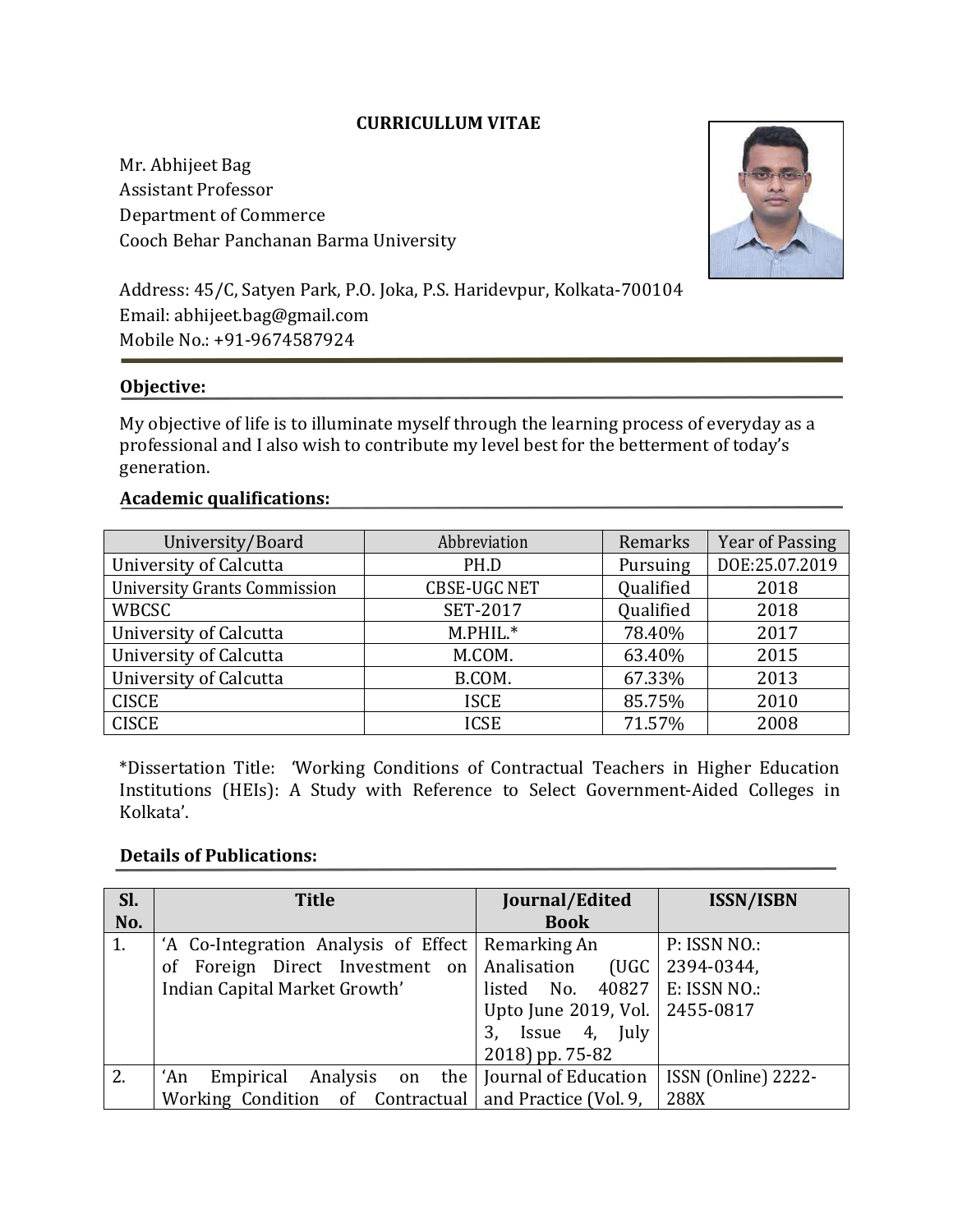|    | Teachers<br>Higher Education<br>In<br>(HEIs) in India with<br>Institutions<br>to Selected Government<br>Reference<br>Aided Colleges at Kolkata City of West<br>Bengal'                                    | No. 19, 2018) pp.<br>37-46                                                                                                                            | ISSN (Paper)2222-<br>1735                                 |
|----|-----------------------------------------------------------------------------------------------------------------------------------------------------------------------------------------------------------|-------------------------------------------------------------------------------------------------------------------------------------------------------|-----------------------------------------------------------|
| 3. | 'Status Of Financial Inclusion In India<br>And Its Recent Initiatives - A Study',<br>Jointly with Sourav Kr. Das                                                                                          | Shrinkhla Ek<br>Shodhparak<br>Vaicharik<br>Patrika: UGC Listed<br>No. 40880<br>Upto June 2019,<br>Vol. 6, Issue 8<br>(Part-2) April-2019<br>pp. 73-80 | P: ISSN NO.:<br>2321-290X,<br>E: ISSN NO.:<br>2349-980X   |
| 4. | 'Public - Private Partnership (PPP) In<br>Infrastructure Project: A Study with<br>Reference to West Bengal',<br>Jointly With Dr. Susanta Kanrar                                                           | New Horizon of<br>Commerce and<br>Management, Sep.<br>2019<br>pp. 305-317                                                                             | ISBN: 978-93-88207-<br>$36 - 2$                           |
| 5. | 'Implementation of Ind AS: A Study of<br><b>Impact Analysis on select Indian</b><br>Companies', Jointly with Prof. Atanu<br>Pramanick                                                                     | <b>Business Practices</b><br>and Sustainability,<br>Vidyasagar<br>University, Sep.<br>2020<br>pp. 133-144                                             | ISBN: 978-93-5406-<br>346-6                               |
| 6. | 'Reflecting the Mindset of Students'<br><b>Pursuing Higher Education During</b><br>Post-COVID-19 Lockdown Scenario<br>in India: With Special References to<br>West Bengal',<br>Jointly with Sumi Karmakar | Journal of Education<br>and Practice (Vol.<br>11,<br>No. 16, 2020)<br>pp. 106-113                                                                     | ISSN (Online) 2222-<br>288X<br>ISSN (Paper) 2222-<br>1735 |
| 7. | 'Micro Pension and Micro Insurance<br>in India With Special Focus on<br>Microfinance Institutions - A Study',<br>Jointly with Sourav Kumar Das                                                            | Contemporary<br>Issues in<br>Accounting, Finance<br>& Management,<br>May, 2020<br>pp. 248-269                                                         | ISBN: 978-93-88866-<br>$36-1$                             |
| 8. | 'Parental Perception towards<br>Feasibility of On-Line Learning P-<br>rocess during Covid-19 Pandemic<br>Situation', Jointly with Pinaki Ghosh<br>and Shounak Das                                         | Asian Resonance,<br>Vol. 10, Issue 1<br>Jan-2021 pp. 20-26                                                                                            | P: ISSN NO.:<br>0976-8602,<br>E: ISSN NO.:<br>2349-9443   |
| 9. | 'Analysis of Financial Health of<br>Health-Care Sector: A Granger<br>Causality Approach', Jointly with                                                                                                    | Emerging Issues in<br>Finance &<br>Management, Feb.                                                                                                   | ISBN: 978-93-88866-<br>$55 - 2$                           |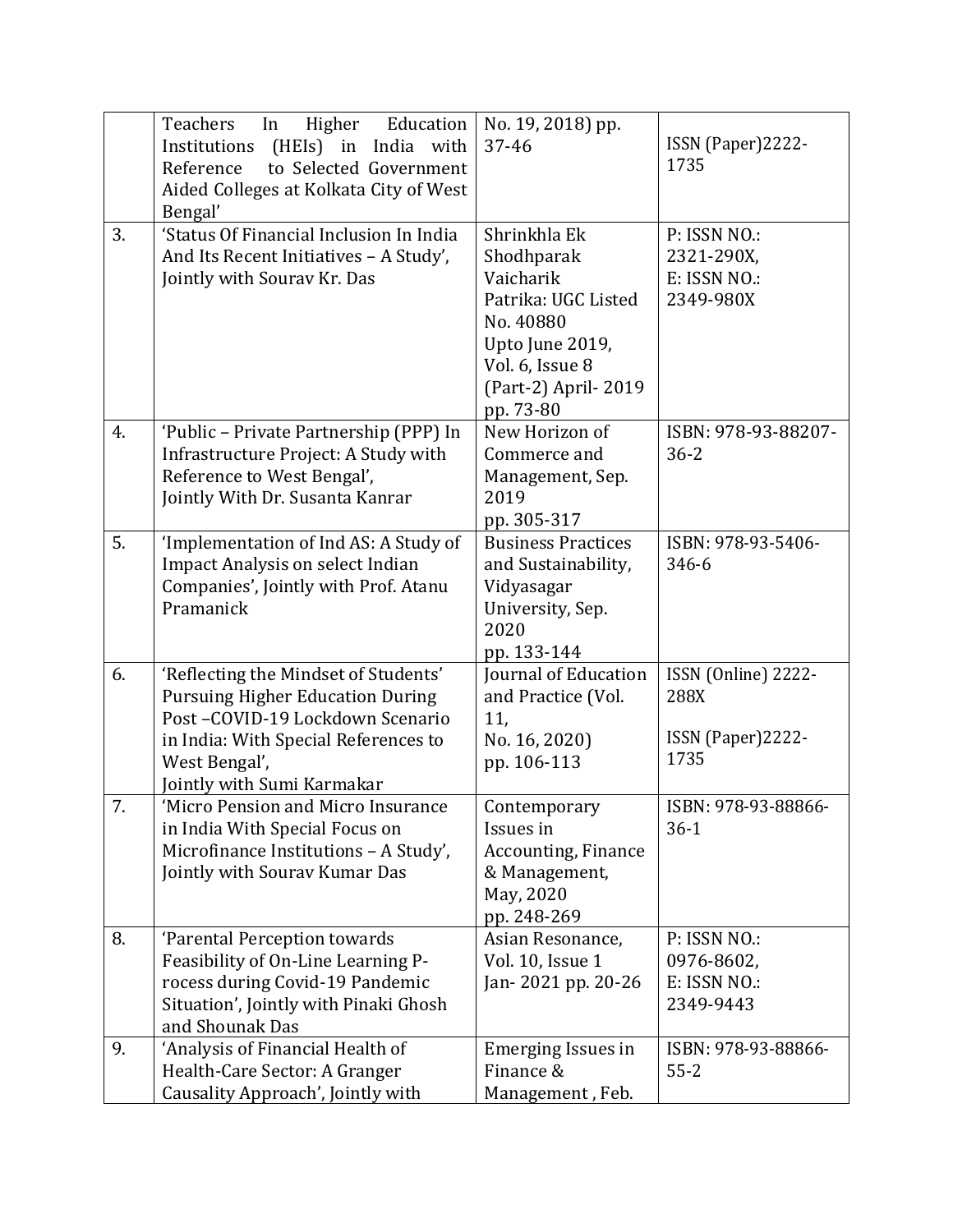|     | Shounak Das and Dipika Bhowmik             | 2021                    |                    |
|-----|--------------------------------------------|-------------------------|--------------------|
|     |                                            | pp. 336-343             |                    |
| 10. | 'Is Productivity Growth in                 | Productivity Growth     | ISBN: 978-1-80071- |
|     | Manufacturing Sector a Driving Force       | in the                  | 095-5              |
|     | <b>Toward Mitigating Global Recession?</b> | Manufacturing           |                    |
|     | A Cross-Country Explanation from           | Sector, Emerald         |                    |
|     | Panel Data: 1990-2018', Jointly with       | Publishing Limited,     |                    |
|     | Dr. Sarbapriya Ray and Prof. Mihir Kr.     | Bingley, UK, June       |                    |
|     | Pal                                        | 2021, pp. 3-15          |                    |
| 11. | 'Goods and Services Tax - A Study of       | The Management          | ISSN: 0972-3528    |
|     | Barriers in Filing GST Return in India',   | Accountant, July        |                    |
|     | jointly with Priyajit Ghosh                | 2021, Vol. 56, No. 07   |                    |
|     |                                            | pp. 48-50               |                    |
| 12. | 'Impact of Corporate Social                | Corporate Social        | ISBN: 978-1-77188- |
|     | Responsibility (CSR) on Education in       | Responsibility (CSR)    | 975-9              |
|     | India: An Analysis of Post Companies       | <b>Practice Towards</b> |                    |
|     | Act, 2013 Era',                            | Economic,               |                    |
|     | Jointly with Dr. Chandrani Dutta           | Environmental, and      |                    |
|     |                                            | Social Balance,         |                    |
|     |                                            | Apple Academic          |                    |
|     |                                            | Press Inc., Taylor &    |                    |
|     |                                            | Francis Group, USA      |                    |
|     |                                            | pp. 147-162             |                    |
| 13. | 'Is Industrial Structure Reallocating      | <b>WORLD</b>            | ISSN: 1468-1838    |
|     | from Manufacturing Towards Service         | <b>ECONOMICS</b>        |                    |
|     | Sector? A Cross Country Evidence',         | JOURNAL, UK, a UGC      |                    |
|     | Jointly with Dr. Sarbapriya Ray            | Care I Journal, Vol.    |                    |
|     |                                            | 22 No. 2, April-June,   |                    |
|     |                                            | 2021, pp. 161-179       |                    |

# **Details of Paper Presentations:**

| 1. | 'Effect Of Foreign Direct Investment On The | Presented in UGC sponsored                                       |
|----|---------------------------------------------|------------------------------------------------------------------|
|    | Growth Of Indian Capital Market: A Co-      | International Conference on Research &                           |
|    | Integration Analysis'                       | Innovation in Finance [ICRIF - 2018] on                          |
|    |                                             | 15-16th Feb., 2018                                               |
| 2. | 'Public – Private Partnership (PPP) In      | Presented in Indian Social Sciences &                            |
|    | Infrastructure Project: A Study with        | Humanities Congress 2019 (Samagam                                |
|    | Reference to West Bengal',                  | 19) 5th Annual International Conference,                         |
|    | Jointly with Dr. Susanta Kanrar             | Jadavpur University, 7 <sup>th</sup> - 8 <sup>th</sup> Sep. 2019 |
| 3. | 'Implementation of Ind AS: A Study of       | Presented in International Conference                            |
|    | <b>Impact Analysis on Select Indian</b>     | on Business Practices And Sustainability                         |
|    | Companies',                                 | ICOBUS - 2019, Vidyasagar University,                            |
|    | Jointly with CS Atanu Pramanick             | $7th - 8th$ Feb. 2020                                            |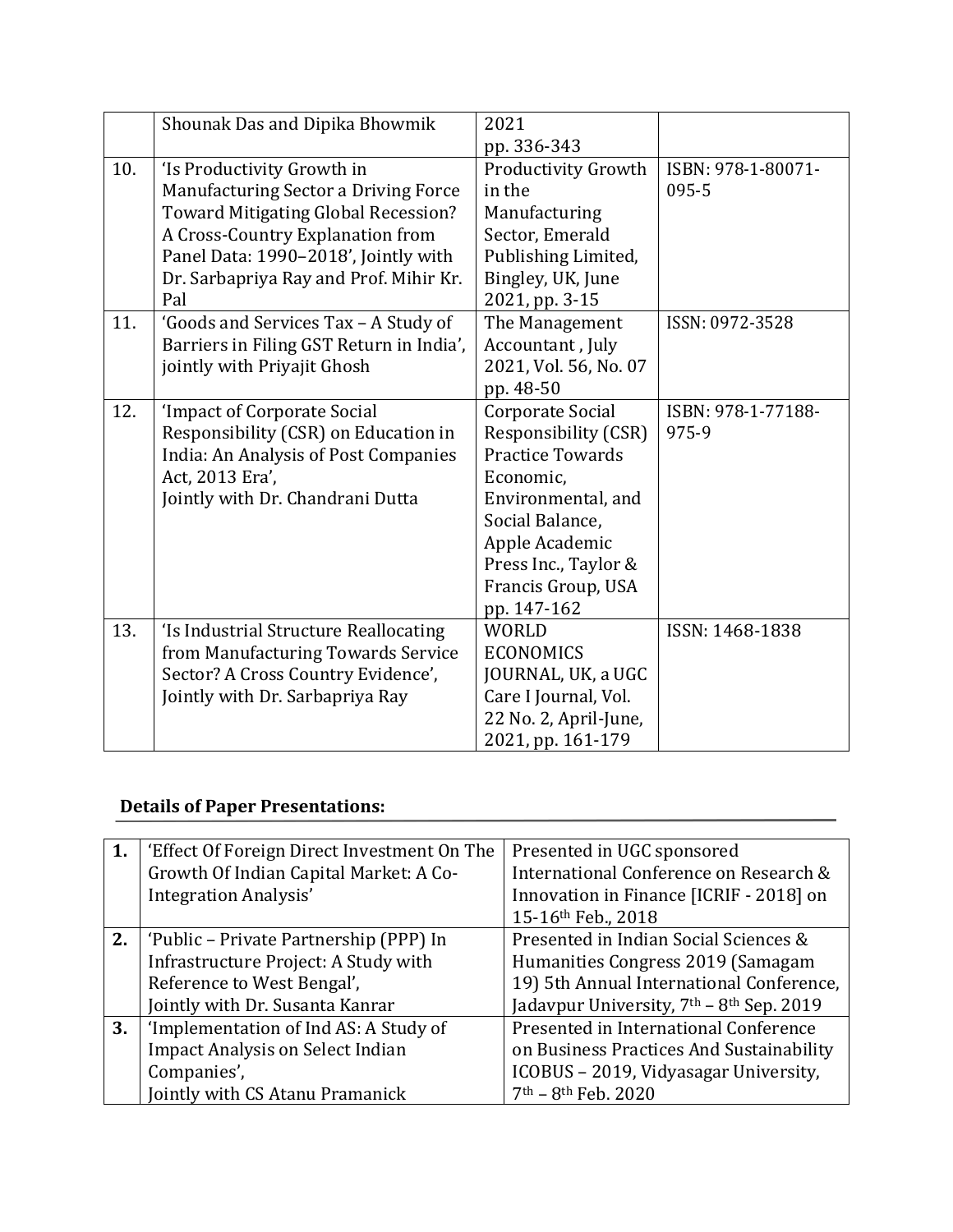| 'An Empirical Study on Variation in     | Presented in Two-Day International       |
|-----------------------------------------|------------------------------------------|
| Perception Regarding Several CSR Issues | Conference in Surendranath Evening       |
| Among Selected Companies in India',     | College held on $27th - 28th$ Feb. 2020. |
| Jointly with Shounak Das and Sumi       |                                          |
| Karmakar                                |                                          |

# **Editor/Associate Editor:**

|    | Contemporary Issues in Accounting,<br>Finance & Management, May, 2020                                          | ISBN: 978-93-88866-36-1                                                              | Associate<br>Editor |
|----|----------------------------------------------------------------------------------------------------------------|--------------------------------------------------------------------------------------|---------------------|
| 2. | Emerging Issues in Finance &<br>Management, Feb. 2021                                                          | ISBN: 978-93-88866-55-2                                                              | Associate<br>Editor |
| 3. | Emerging Paradigms in Commerce &<br>Indian Economy, Feb. 2021                                                  | ISBN: 978-93-88866-56-9                                                              | Associate<br>Editor |
| 4. | Corporate Social Responsibility (CSR)<br>Practice Towards Economic,<br><b>Environmental and Social Balance</b> | ISBN: 978-1-77188-975-9<br>Apple Academic Press Inc.,<br>Taylor & Francis Group, USA | Editor              |

## **Employment Experience:**

- Guest Lecturer in the Department of Commerce at Savitri Girls' College and Khudiram Bose Central College from August 2016 to April 2018.
- Worked as Assistant Professor at Serampore College from 11.05.2018 to 09.06.2018.
- Worked as Assistant Professor at Adamas University from 11.06.2018 to 22.12.2018.

## **Members of Learned Societies:**

| Sl. No. | <b>Learned Societies</b>                | <b>Membership Status</b> | <b>Headquarter</b> |
|---------|-----------------------------------------|--------------------------|--------------------|
|         | <b>Accounting Association</b><br>Indian | Life Member              | Kolkata            |
|         | <b>Research Foundation</b>              |                          |                    |
|         | Commerce Alumni Association,            | Life Member              | Kolkata            |
|         | Calcutta University                     |                          |                    |

## **Extra-Curricular Activities:**

- Completed certificate course in Financial Accounting from NIELIT with grade 'A'.
- Participated in various national and international seminars and conferences.
- Guiding post graduate students in projects, evaluation of answer scripts, paper setting, and scrutinizer of post graduate and under graduate.